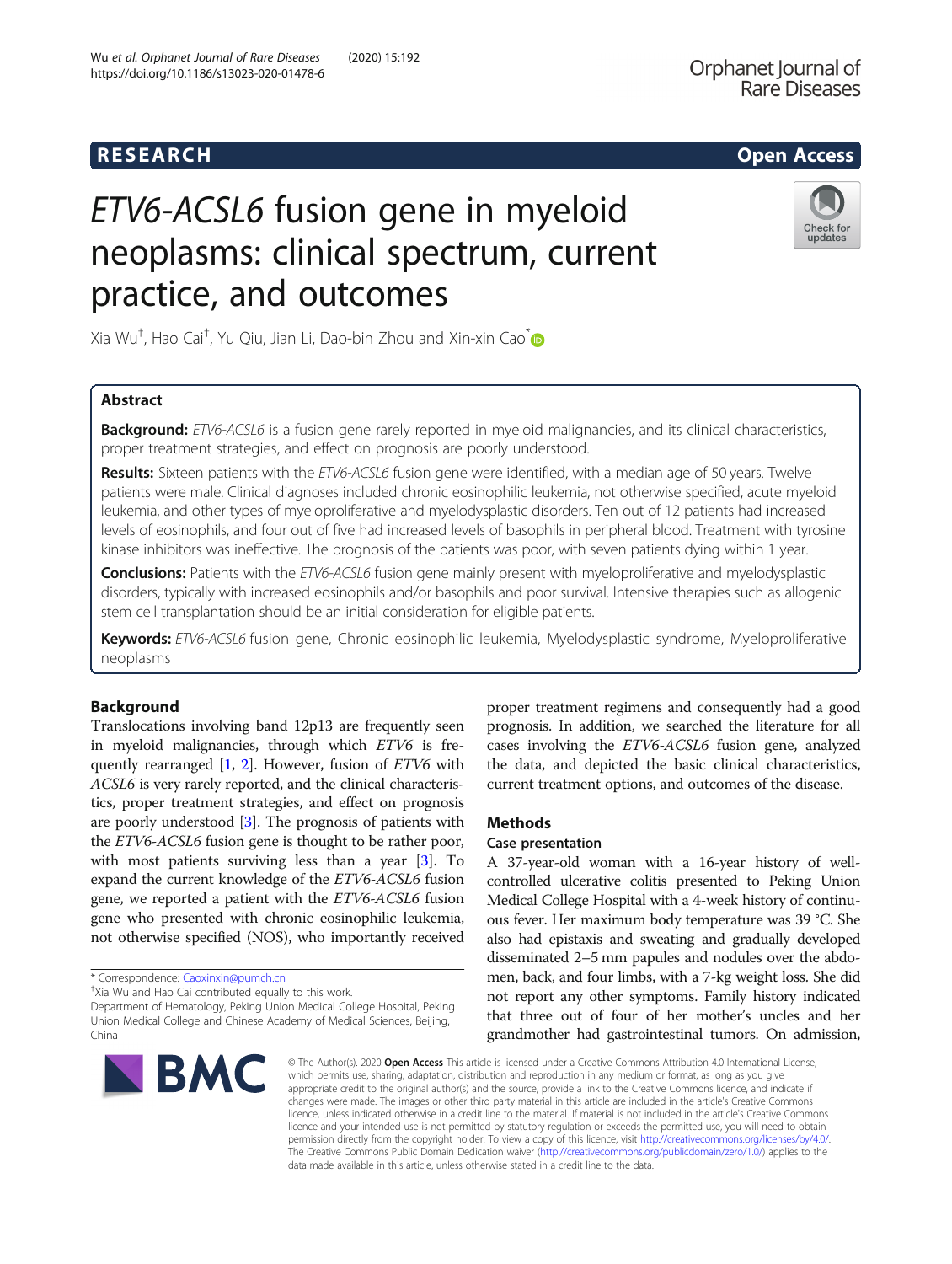her body temperature was 38.5 °C; positive physical signs included disseminated reddish to brown itchy papules and nodules over the whole body, sternum tenderness, a liver 3 cm below the costal margin, and a spleen 1 cm below the costal margin. Laboratory findings were as follows. Routine blood tests showed that the white blood cell (WBC) count was  $42.4 \times 10^9$ /L, the platelet count was  $24 \times 10^9$ /L, and hemoglobin was 70 g/L. The peripheral blood smear revealed 53% eosinophils and 28% basophils. The bone marrow smear revealed markedly hypercellular bone marrow with 7% myeloblasts as well as significantly increased eosinophil and eosinophil precursors at different stages (39.5%) and increased basophil and basophil precursors (21.5%) (Fig. 1). With the AML/MDS/MPN Sequencing Panel (Rightongene), we performed targeted amplicon sequencing on the Illumina MiSeq sequencing platform (Illumina, San Diego, CA, USA) using the patient's peripheral blood and found mutations in DNMT3A, NPM1, and GATA2; meanwhile, no abnormalities in the rest 31 genes of the panel, including PDGFRA, PDGFRB, FGFR1, and JAK2 were noticed [\[4](#page-5-0)]. Paired-end, 101-bp RNA sequencing of over 900 fusion genes using the Illumina NextSeq 500 instrument (Illumina, San Diego, CA, USA) was performed commercially by USCI Medical Laboratory Company Limited. An out-of-frame fusion of exon 1 of ETV6 to exon 2 of ACSL6 with a fusion transcript abundance of 17.83% was identified; meanwhile, the rearrangement of other fusion genes, including FIP1L1-PDGFRA, IGH-FGFR3, TEL-FGFR3, and BCR-ABL, was not detected. Additionally, oral mucosal epithelial cells were obtained from the patient and her mother for germline testing, and the GATA2 mutation was not detected by Sanger sequencing using an ABI 3500 DX Genetic Analyzer (Applied Biosystems Inc., Foster City, CA, USA). After admission, the patient's fever persisted with a maximum body temperature of 39.0 °C, while her peripheral WBC count rose to  $82.1 \times 10^9$ /L. She was diagnosed with chronic eosinophilic leukemia, NOS, and standard induction chemotherapy with  $100 \text{ mg/m}^2$  cytarabine (subcutaneously, every

12 h, days  $1-7$ ) and 60 mg/m<sup>2</sup>/d daunorubicin (intravenously, days 1–3) was used. Adverse events were not observed except for bone marrow hypocellularity and febrile neutropenia. Two weeks after the start of chemotherapy, her skin lesions diminished, and she was no longer feverish; her liver and spleen were untouchable below the costal margin. The level of eosinophils was decreased on a repeat bone marrow smear and was only slightly increased overall (5.5%), with 0.5% myeloblasts. A test for minimal residual disease (MRD) using flow cytometry showed 0.6% myeloid precursor cells. PCR testing of ETV6-ACSL6 in bone marrow found that the rearrangement ratio was 0.019%. Then, the patient received four cycles of cytarabine (2.5 g, by 3-h infusion every 12 h for 3 days), after which the  $ETV6$ -ACSL6 rearrangement ratio was 0.246%. Since the rearrangement ratio increase was a sign of an uncontrolled disease, the patient received a haploidentical stem cell transplantation from her mother. Fifteen months after diagnosis, which was 6 months after stem cell infusion, the patient was still in a disease-free condition. MRD tests using both flow cytometry and PCR revealed no abnormal myeloid precursor cells and an undetectable rearrangement ratio. The patient's WBC count was  $6 \times 10^9$ /L, her hemoglobin level was 120 g/L, and her platelet count was  $155 \times 10^9$ /L at the last follow-up.

## Review of the literature

Literature searches were performed in the Medline and Embase databases in July 2019 to retrieve articles related to the ETV6-ACSL6 fusion gene. The search items included "ETV6-ACSL6" and "TEL-ACS2". Ultimately, nine reports published between 1999 and 2016 involving 15 cases with detailed clinical data were identified and included for analysis. Detailed information for all the cases is summarized in Table [1.](#page-2-0)

#### Results

The *ETV6-ACSL6* fusion gene was first reported by Yagasaki et al. in 1999 in three patients, with one presenting

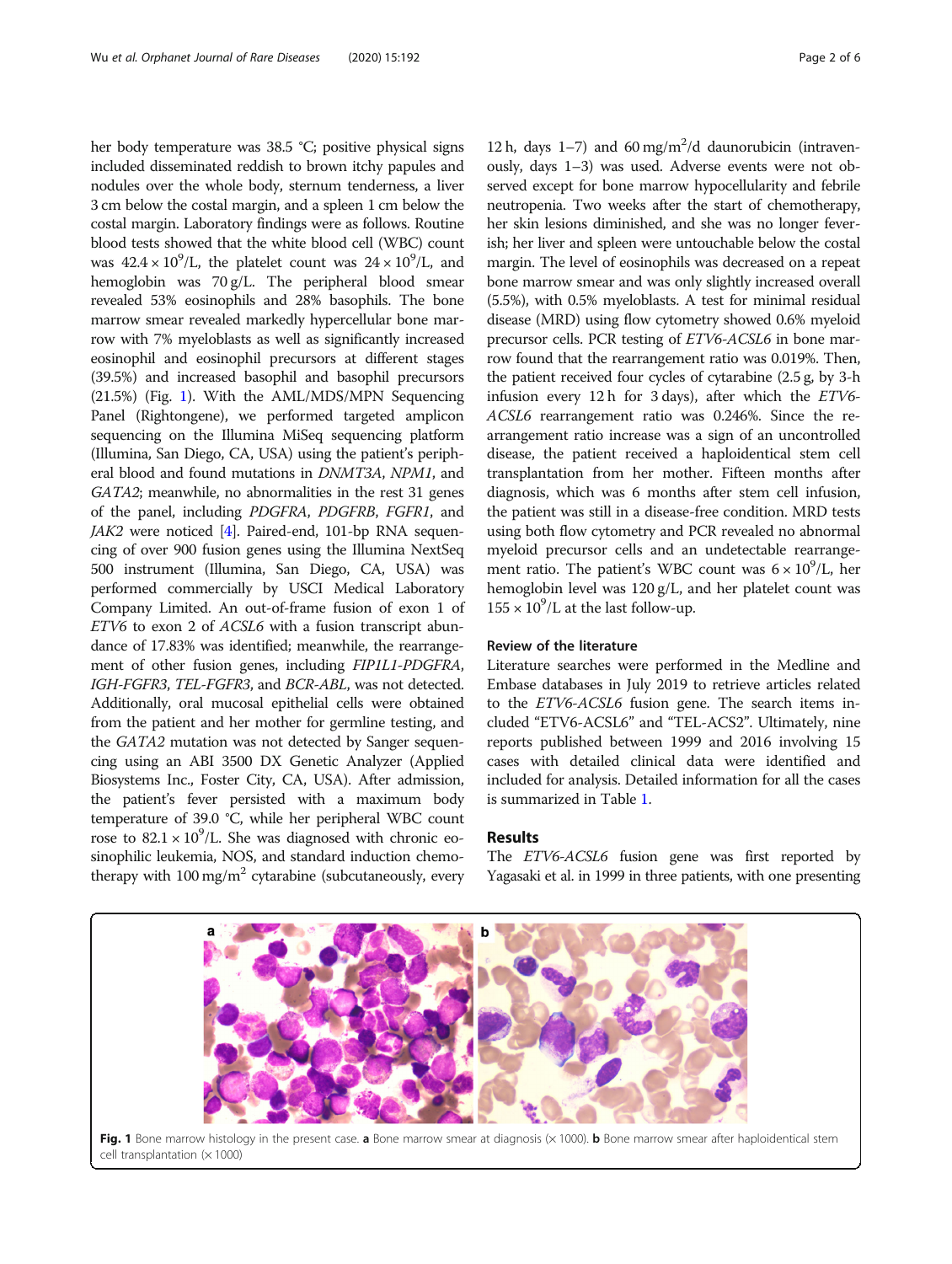<span id="page-2-0"></span>

| Ref                                                                                       | $\overline{\mathbb{D}}$          | $\boxed{5}$                     | $\overline{5}$                                                                             |                                            | $\overline{\mathcal{O}}$         | $\overline{\mathbb{E}}$   | $\overline{\mathbb{E}}$<br>Š,                                           | $\overline{\infty}$                                | $\overline{\mathbf{e}}$          | $\overline{\mathbf{N}}$          | $\overline{\mathbf{2}}$          | $\overline{\mathbf{S}}$                                          | $[10]$                               | Ξ                                           |                                                 | Present<br>case                              |
|-------------------------------------------------------------------------------------------|----------------------------------|---------------------------------|--------------------------------------------------------------------------------------------|--------------------------------------------|----------------------------------|---------------------------|-------------------------------------------------------------------------|----------------------------------------------------|----------------------------------|----------------------------------|----------------------------------|------------------------------------------------------------------|--------------------------------------|---------------------------------------------|-------------------------------------------------|----------------------------------------------|
| ŏ                                                                                         | $0.75$ month                     | 1 month                         | 11 months                                                                                  |                                            | ₹                                | $> 42$ months             | 25 years after<br>diagnosis of<br>3 days after<br>acutization           | 8 months<br>$\land$                                | ≶∕                               | ≶<br>≥                           | $\stackrel{\triangle}{\geq}$     | 9 months                                                         | 3 months<br>$\wedge$                 | 64, 67 days<br>(allo-SCT)                   | 7 months<br>(without<br>allo-SCT)               | 15 months<br>(still CR)                      |
| Treatments                                                                                | Ara-C                            | chemotherapy<br>(not specified) | etoposide and Ara-C<br>cyclophosphamide,<br>with VCR were<br>both steriod,<br>ineffective; | iDA: CR, relapsed<br>in 2 months;<br>Inf-a | $\stackrel{\triangleleft}{\geq}$ | phlebotomy                | irradiation, purinethol<br>for PV; Ara-C for AML<br>phlebotomy, splenic | Ara-C, STI571, allo-<br>SCT                        | ⋚                                | $\stackrel{\leq}{\geq}$          | $\lessgtr$                       | Imatinib, Inf-a                                                  | Imatinib                             | Sorafenib $(n = 2)$<br>Imatinib $(n = 2)$ , | allo-SCT $(n = 2)$                              | DA, allo-SCT                                 |
| Rearrangement<br>rate                                                                     | ⋚                                | $\lessgtr$                      | $\lessgtr$                                                                                 |                                            | $\stackrel{\triangle}{\geq}$     | 13%                       | 4%                                                                      | $\stackrel{\triangleleft}{\geq}$                   | $\stackrel{\triangleleft}{\geq}$ | 90%                              | 45%                              | 80%                                                              | 45%                                  | $\stackrel{\triangleleft}{\geq}$            |                                                 | 17.83%                                       |
| Cytogenetics                                                                              | t(5;12)(q31;p13)                 | t(5;12)(q31;p13)                | t(5;12)(q31;p13)                                                                           |                                            | t(5;12)(q31;p13)                 | $t(5; 12)(q23-31; p13)$   | $t(5;12)(q23-31p13)$                                                    | $\qquad \qquad +$<br>t(5;12)(q31;p13),<br>$\infty$ | t(5;12)(q31;p13)                 | t(5;12)(q31;p13)                 | t(5; 12)(q31; p13)               | $t(5;12)(q31-33p13)$                                             | t(5;12)(q31;p13)                     | $t(5;12) (n = 2)$                           | complex karyotype<br>with 5q and 12p<br>$(n=1)$ | $\stackrel{\triangle}{\geq}$                 |
| B <sub>M</sub>                                                                            | 30.8% myeloblasts,<br>5.4% baso  | dry tap                         | 11.2% promyelocytes,<br>49.2% matured eos<br>3.2% myeloblasts,                             |                                            | $\lesssim$                       | 2% myeloblasts,<br>6% eos | PV 1% myeloblasts,<br>AML 20% blasts,<br>2% baso<br>$1%$ eos            | $\stackrel{\triangleleft}{\geq}$                   | $\stackrel{\triangleleft}{\geq}$ | $\stackrel{\triangleleft}{\geq}$ | $\lessgtr$                       | eos in various stages<br>of maturation; no<br>increase of blasts | increase of blasts<br>marked eos, no | $\stackrel{\triangleleft}{\geq}$            |                                                 | increased eos and<br>7% myeloblasts,<br>baso |
| $\left( \mathbb{N}^{\mathbf{0}} \mathbb{N} \right)$<br>$\overline{\overline{\mathbb{L}}}$ | 375                              | $\lessgtr$                      | 141                                                                                        |                                            | $\lessgtr$                       | 522                       | 278                                                                     | $85$                                               | $\lessgtr$                       | $\stackrel{\triangleleft}{\geq}$ | $\lessgtr$                       | $\frac{8}{3}$                                                    | normal                               | $\stackrel{\triangleleft}{\geq}$            |                                                 | 24                                           |
| (9/1)<br>£                                                                                | \$                               | $\lessgtr$                      | normal                                                                                     |                                            | $\lessgtr$                       | $\overline{z}$            | $\widetilde{\Box}$                                                      | 55                                                 | $\stackrel{\triangleleft}{\geq}$ | $\stackrel{\triangleleft}{\geq}$ | $\lessgtr$                       | $\overline{7}$                                                   | anemia<br>$\frac{1}{2}$              | $\lessgtr$                                  |                                                 | $\approx$                                    |
| Blasts<br>(96)                                                                            | 23                               | 38                              | $\stackrel{\triangleleft}{\geq}$                                                           |                                            | ₹                                | ≶<br>≥                    | $\lessgtr$                                                              | $\stackrel{\triangleleft}{\geq}$                   | ⋚                                | ≶                                | ≶∕                               | $\stackrel{\triangleleft}{\geq}$                                 | ≶                                    | $\stackrel{\triangleleft}{\geq}$            |                                                 | $\lessapprox$                                |
| Baso<br>$($ %)                                                                            | 69                               | $\lessgtr$                      | $\infty$                                                                                   |                                            | $\frac{1}{2}$                    | $\circ$                   | $\lessgtr$                                                              | 42                                                 | ⋚                                | $\stackrel{\leq}{\geq}$          | $\lessgtr$                       | $\lessapprox$                                                    | $\stackrel{\triangleleft}{\geq}$     | $\lessapprox$                               |                                                 | 28                                           |
| Eos (%)                                                                                   | $\sim$                           | 42                              | 8                                                                                          |                                            | Increased                        | $\approx$                 | $\stackrel{\triangleleft}{\geq}$                                        | 39                                                 | $\lessgtr$                       | $\stackrel{\triangle}{\geq}$     | $\lessgtr$                       | $\frac{8}{3}$                                                    | 13.3                                 | û<br>$\frac{81}{10}$ (2.5                   |                                                 | SS                                           |
| $WBC$<br>$(X 109/L)$                                                                      | 28.2                             | 41.1                            | 59.5                                                                                       |                                            | $\lessgtr$                       | 11.2                      | 18.2                                                                    | 22.7                                               | $\stackrel{\triangleleft}{\geq}$ | $\stackrel{\triangleleft}{\geq}$ | $\lessgtr$                       | 21.6                                                             | $\stackrel{\triangle}{\geq}$         | $\stackrel{\triangleleft}{\geq}$            |                                                 | 42.4                                         |
| Symptoms                                                                                  | $\stackrel{\triangleleft}{\geq}$ | relapse of<br>AML-M2            | back pain,<br>dyspnea<br>fever,                                                            |                                            | $\stackrel{\triangleleft}{\geq}$ | dyspnea                   | $\lessgtr$                                                              | $\stackrel{\triangleleft}{\geq}$                   | $\stackrel{\triangleleft}{\geq}$ | $\stackrel{\triangle}{\geq}$     | $\stackrel{\triangleleft}{\geq}$ | palpitations<br>dyspnea,                                         | fatigue,<br>muscle<br>pain           | $\stackrel{\triangleleft}{\geq}$            |                                                 | fever, rashes,<br>weight loss                |
| Diagnosis                                                                                 | RAEB                             | HWL                             | <b>AEL</b>                                                                                 |                                            | aCML                             | $\geq$                    | PV to<br>AML                                                            | MDS                                                | MDS/<br>MPN                      | secondary<br>AML                 | MPN                              | CEL-NOS                                                          | CEL-NOS                              | Eos-MPN<br>$(n=2)$                          | secondary<br>$(n = 1)$<br>AML                   | CEL-NOS                                      |
| Sex                                                                                       | $\sqcup$                         | Σ                               | Σ                                                                                          |                                            | Σ                                | Σ                         | Щ                                                                       | Σ                                                  | Σ                                | Σ                                | Σ                                | Σ                                                                | Σ                                    | $(n=2)$<br>$\leq$                           | $(n = 1)$<br>$\bar{a}$                          | Щ                                            |
| Age                                                                                       | 8                                | 27                              | 53                                                                                         |                                            | ₽                                | 29                        | $\overline{3}$                                                          | 4                                                  | 42                               | 55                               | 5                                | 5                                                                | 52                                   | $38 -$                                      | $\widehat{71}$                                  | $\overline{\mathcal{E}}$                     |
| $\geq$                                                                                    |                                  | $\sim$                          | $\sim$                                                                                     |                                            | 4                                | $\sqrt{2}$                | $\circ$                                                                 | $\overline{\phantom{0}}$                           | $\infty$                         | $\circ$                          | $\supseteq$                      | $\equiv$                                                         | $\overline{C}$                       | $\frac{13}{15}$                             |                                                 | $\geq$                                       |

**Table 1** Characteristics of patients with ETV6-ACSL6 rearrangement  $\sim$ Table 1 Characterictics of patients with ETV6-4CSI6 rea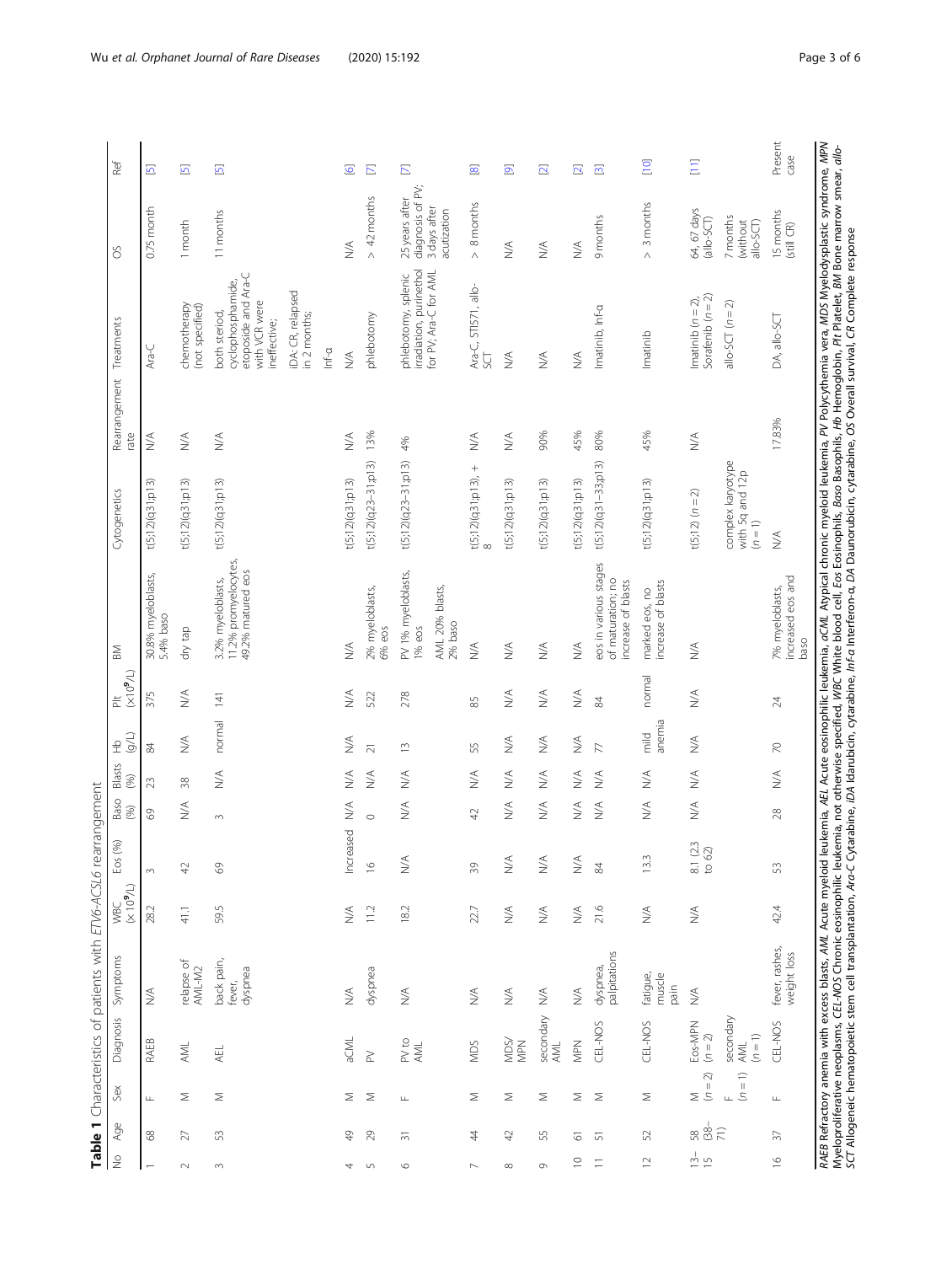with refractory anemia with excess blasts (RAEB) with basophilia, one presenting with acute myeloid leukemia (AML), and one presenting with acute eosinophilic leukemia (AEL) [[5](#page-5-0)]. Since then, the ETV6-ACSL6 fusion gene has been confirmed by either fluorescence in situ hybridization (FISH), reverse transcription polymerase chain reaction (RT-PCR), or next generation sequencing (NGS). The present case is the 16th case reported so far. The demographic characteristics, clinical symptoms and diagnosis, treatment, and outcomes of the sixteen patients are listed in Table [1](#page-2-0) [\[2,](#page-4-0) [3,](#page-4-0) [5](#page-5-0)– [11](#page-5-0)]. Twelve patients were male, with a median age of 50 years (range, 27–71 years). Patients with ETV6-ACSL6 fusion genes mainly presented with chronic eosinophilic leukemia, NOS ( $n = 5$ , 31%) and AML ( $n = 5$ , 31%). Among the patients with AML, one had acute erythroid leukemia, one had a second relapse of AML-M2, and three had secondary AML. The diagnoses of the remaining patients included two each with MDS, MDS/MPN, and MPN. Laboratory tests at diagnosis revealed that all patients had an increased WBC ( $n = 8$ ), with a median count of 25.5  $\times$  $10^9$ /L (range, 11.2–42.4 ×  $10^9$ /L). Ten out of twelve patients (83%) had increased levels of eosinophils in peripheral blood, with a median level of 42% (range, 8.1–84%). Four out of five patients (80%) had increased levels of basophils (median, 28%; range, 3–69%); 6/8 had moderate to severe anemia (75%), while only 3/8 had reduced platelet counts. Cytogenetic tests revealed  $t(5;12)(q31;p13)$  in 9 of 15 patients, including one patient with  $+8$ . The other two patients had  $t(5;12)(q23-31;p13)$ , and one had  $t(5;12)(q31-33;$ p13). Of the remaining three patients reported by Gosenca et al. in 2009, two had t(5;12), and one presented with a complex karyotype involving 5q and 12p [\[11\]](#page-5-0). Treatments

using tyrosine kinase inhibitors were ineffective, including imatinib ( $n = 4$ ) and sorafenib ( $n = 2$ ) [\[3,](#page-4-0) [10](#page-5-0), [11](#page-5-0)]. Hydroxyurea was used in 58% of patients and sometimes led to temporary decreases in eosinophils and improvement of anemia and clinical symptoms [\[10\]](#page-5-0). Five patients received cytarabine with or without daunorubicin, and four patients received allogenic stem cell transplantation. The prognosis for patients with the ETV6-ACSL6 fusion gene was rather poor, with seven patients dying within 1 year. Only one patient with polycythemia vera survived more than 42 months [\[7\]](#page-5-0).

# **Discussion**

ETV6 (ETS variant 6, previously known as TEL) is a transcription factor encoded by the ETS variant 6 gene (ETV6) belonging to the ETS (E-Twenty-Six) family, which is highly expressed in early hematopoietic progenitor cells [\[12,](#page-5-0) [13](#page-5-0)]. Deregulation of ETV6 involves somatic and germline fusions, deletions, and rearrangements [[14](#page-5-0), [15](#page-5-0)]. ACSL6 (Acyl-CoA synthetase long chain family member 6) encodes a long-chain acyl-CoA synthetase that catalyzes the formation of acyl-CoA from fatty acids, ATP, and CoA [\[16\]](#page-5-0). Different breakpoints lead to various in-frame and out-of-frame fusions of ETV6 with ACSL6, which may cause leukemogenesis [\[5,](#page-5-0) [10\]](#page-5-0). A schematic of the ETV6- ACSL6 fusion in the present case is shown in Fig. 2. The mechanisms by which ETV6-ACSL6 gene fusion promotes leukemogenesis remain unclear. In general, ETV6-ACSL6 fusion gene is very rare but can occur in myeloid neoplasms. Sixteen cases have been sporadically reported thus far. The incidence of the *ETV6-ACSL6* fusion gene might be underestimated. Several studies reported the recurrent translocation of  $t(5;12)(q31;p13)$ ; however, they did not

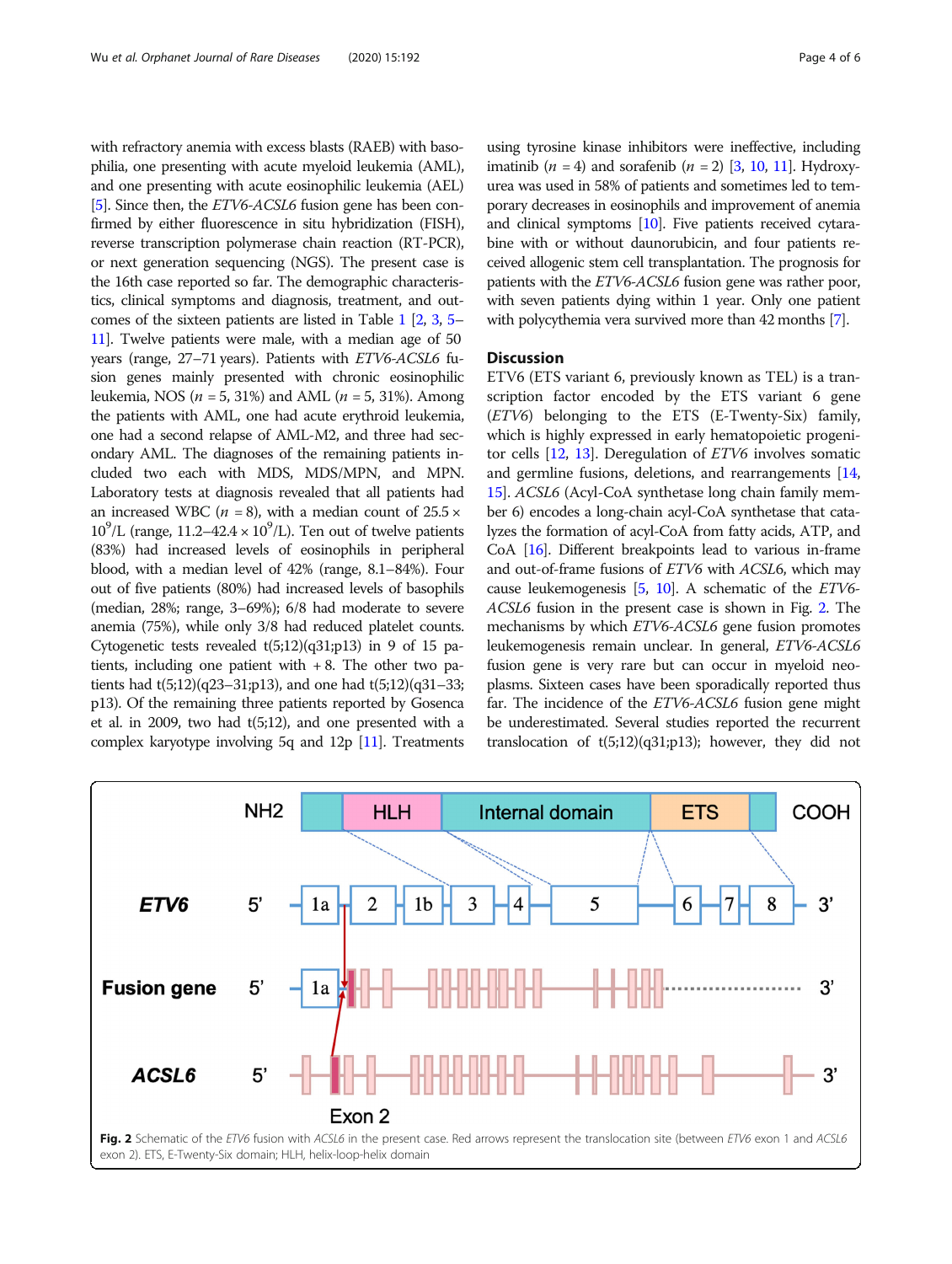<span id="page-4-0"></span>perform molecular analysis to further verify whether it contained  $ETV6$ -ACSL6 fusion [\[8](#page-5-0), [17](#page-5-0), [18](#page-5-0)].

In terms of the clinical characteristics, we found that the ETV6-ACSL6 fusion gene seemed to occur predominantly in males. The median age was 50 years, which was slightly younger than that of patients with chronic myeloid disorders [\[19](#page-5-0)]. Of note, all patients with the fusion gene presented with myeloid disorders, with a slightly predominance of chronic myeloid disorders. Among patients with chronic myeloid disorders, many had chronic eosinophilic leukemia, NOS, and others suffered from MDS, MDS/MPN, and MPN. In addition, we found that the majority of the patients had increased eosinophils in peripheral blood [3, [5,](#page-5-0) [7\]](#page-5-0). Additionally, our study revealed that 80% of patients also had increased basophils in peripheral blood. Therefore, an increase in eosinophils and/or basophils seems to be a representative sign of the ETV6-ACSL6 fusion gene. Nearly one-third of the patients were diagnosed with AML, of which more than half had secondary AML. In the present case, although the patient was diagnosed with chronic eosinophilic leukemia, NOS, she had a rapid progressive disease pattern with 7% myeloblasts in her bone marrow, accompanied by fever, skin rashes, and an enlarged liver and spleen. The patient would probably be unresponsive to conventional chemotherapy for CEL and may suffer from acute transformation into AML, which has a poor prognosis [\[20\]](#page-5-0).

Overall, the prognosis of patients with the ETV6-ACSL6 fusion gene is poor. Treatment strategies are varied due to the diverse clinical presentations as well as a lack of consensus guidelines for treatment. For the cases that presented as chronic eosinophilic leukemia, NOS, several reports indicated treatment with tyrosine kinase inhibitors was attempted, and all cases turned out to be nonresponsive. Unlike ETV6-PDGFRB or other rearrangements of PDGFRB, which are receptor-tyrosine kinase fusion genes, the ETV6-ACSL6 fusion gene does not result in a fusion protein with constitutive tyrosine kinase activity [[21](#page-5-0)]. Therefore, tyrosine kinase inhibitors are not recommended for these patients [[22](#page-5-0)]. For patients presenting with acute leukemia, standardized intensive chemotherapy followed by allogenic stem cell transplantation might be successful. For the four patients who received allogenic stem cell transplantation, one died on day + 67 due to the relapse of secondary AML, and one died on day + 64 due to transplant complications  $[11]$ . The other two patients (Patient 7 and the present patient) survived more than 8 months and 15 months, respectively [\[8\]](#page-5-0). In the present case, although the patient was diagnosed with chronic eosinophilic leukemia, NOS, she experienced a rapidly progressive and severe clinical course. Hence, she received allogenic stem cell transplantation. At the 15-month follow-up, the patient was still in a disease-free condition.

### Conclusions

The ETV6-ACSL6 fusion gene is extremely rare. Patients with the fusion gene mainly present with myeloproliferative and myelodysplastic disorders, typically chronic eosinophilic leukemia, NOS. The patients usually have increased eosinophils and/or basophils, and there is a very real possibility of transformation to AML. We recommend that intensive therapies should be an initial consideration for eligible patients. Meanwhile, the presence of MRD can be monitored in patients by flow cytometry as well as PCR for the ETV6-ACSL6 rearrangement ratio. In the future, clinical trials and targeted therapies are needed to modify the natural history of the disease.

#### Abbreviations

NOS: Not otherwise specified; WBC: White blood cell; MRD: Minimal residual disease; RAEB: Refractory anemia with excess blasts; AML: Acute myeloid leukemia; AEL: Acute eosinophilic leukemia; FISH: Fluorescence in situ hybridization; RT-PCR: Reverse transcription polymerase chain reaction; NGS: Next-generation sequencing

#### Acknowledgements

Not applicable.

#### Authors' contributions

XW and HC performed the study and drafted the manuscript. XW, HC and YQ collected the clinical data and were responsible for the molecular genetic tests. JL and DZ designed the study and revised the manuscript. XC designed and performed the study and revised the manuscript. All authors read and approved the final manuscript.

#### Funding

Funding was obtained from the Nonprofit Central Research Institute Fund of Chinese Academy of Medical Sciences (2019-RC-HL-001, for CXX), the CAMS Innovation Fund for the Medical Sciences (2016-12 M-1-002, for LJ), and the National Key Research and Development Program of China (2016YFC0901503, for LJ).

#### Availability of data and materials

All literature included in the manuscript is listed in the references. Articles were identified in the Medline and Embase databases, and access to the full texts was dependent on journal and institutional constraints.

#### Ethics approval and consent to participate

No ethical approval was required.

#### Consent for publication

Consent for publication was obtained from the reported patient.

#### Competing interests

The authors declare no competing interests.

#### Received: 6 September 2019 Accepted: 21 July 2020 Published online: 28 July 2020

#### References

- 1. Slater R, Drunen E, Kroes W, Weghuis DO, van den Berg E, Smit E, et al. t (7; 12)(q36; p13) and t (7; 12)(q32; p13)–translocations involving ETV6 in children 18 months of age or younger with myeloid disorders. Leukemia. 2001;15(6):915.
- 2. Haferlach C, Bacher U, Schnittger S, Alpermann T, Zenger M, Kern W, et al. ETV6 rearrangements are recurrent in myeloid malignancies and are frequently associated with other genetic events. Genes Chromosom Cancer. 2012;51(4):328–37.
- 3. Luca-Johnson D, Ninfea JIR, Pearson L, Conant J, Bryant R, Zakai NA, et al. Myeloid neoplasms with t (5; 12) and ETV6-ACSL6 gene fusion, potential mimickers of myeloid neoplasm with PDGFRB rearrangement: case report